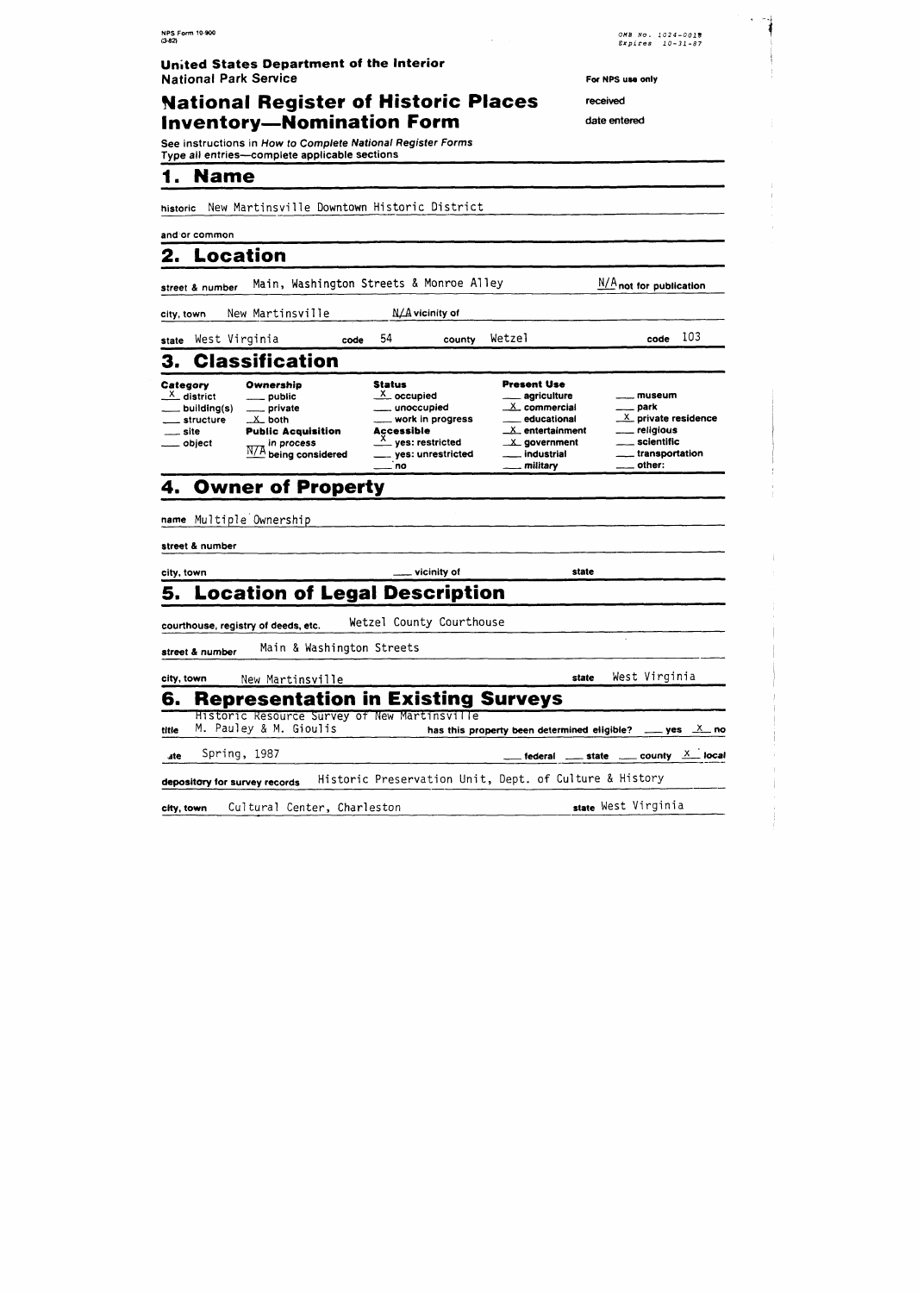## **7. Description**

| 7. Description                                                            |                                                     |                                                      |                                                           |     |          |
|---------------------------------------------------------------------------|-----------------------------------------------------|------------------------------------------------------|-----------------------------------------------------------|-----|----------|
| <b>Condition</b><br>____ excellent<br>$\frac{X}{2}$ good<br>$\equiv$ tair | deteriorated<br><u>_</u> __ ruins<br>____ unexposed | Check one.<br>___ unaltered<br>$\frac{X}{X}$ altered | <b>Check one</b><br>___ original site<br>__ moved<br>date | N/A | $\cdots$ |

#### **Describe the present and originai (if known) physical appearance**

The New Martinsville Downtown Historic District consists of the older, historic, central business district of New Martinsville. It lies on a flat plain to the east of the Ohio River. It is located in the northeast portion of Wetzel County, West Virginia and contains the seat of government for the county. The district boundaries consist of the following:

On tne south, Washington Street forms the boundary; on the north, lot lines 22 and 40 (west and east) forms the boundary; on the west, the Ohio River is the natural boundary; and on the east, Market Lane, which is also a functional boundary between the commercial and residential portions of the downtown.

The commercial area consists of predominantly two and three story masonry commercial structures from the late 19th to early 20th century. These represent a number of the typical styles of the era, including Romanesque Revival, Colonial Revival, and Italianate. There are some one and two story residential structures, mostly in the north portion of the survey area and in the northeast. There is also a small pocket of older residential structures on the west, facing the river. The center of the area contains the Wetzel County Courthouse and Jail, and the New Martinsville City Hall Building, a converted bank.

The small residential area along the River, behind the Courthouse, is older than most of the other portions of the historic district. This is adjacent to the River Landing and was the original portion of settlement in the downtown. The houses are two story frame buildings in Federal or Revival Styles. santi const

Throughout the historic district there are open or vacant sites. Some of these are a result of demolition activities or of true open space. A number of the structures in the district have also been modified, causing some of them to lose some historic significance. Mostly this occurred to the commercial buildings, though a few of the residential structures have been covered with aluminum or vinyl siding. The New Martinsville Downtown Historic District contains the following properties:

- 1. The New Martinsvil le City Building, Main and Washington Streets, 1895, is located in a former bank building and is, therefore, a good example of the adoptive re-use of a historic building. The structure is a nice example of the Victorian Romanesque style of architecture and is two stories tall, made of brick. Historically, it is significant for its association with the banking interests of the community. (Contributing) . ..,
- 2. First National Bank, 207 Main Street, 1964. A two story masonry building of the Brutalism school of architecture. The institution itself dates to 1900 in New Martinsville. (Non-contributing)
- 3. The McCaskey Building, 213 Main Street, 1898, is one of the older brick of structures in the district. It is a three story Federal Style structure. It is also significant for its association with the prominent McCaskey<br>family. John McCaskey was a prominent Union officer who fought in many

 $\sim$ 

 $\sim 10^7$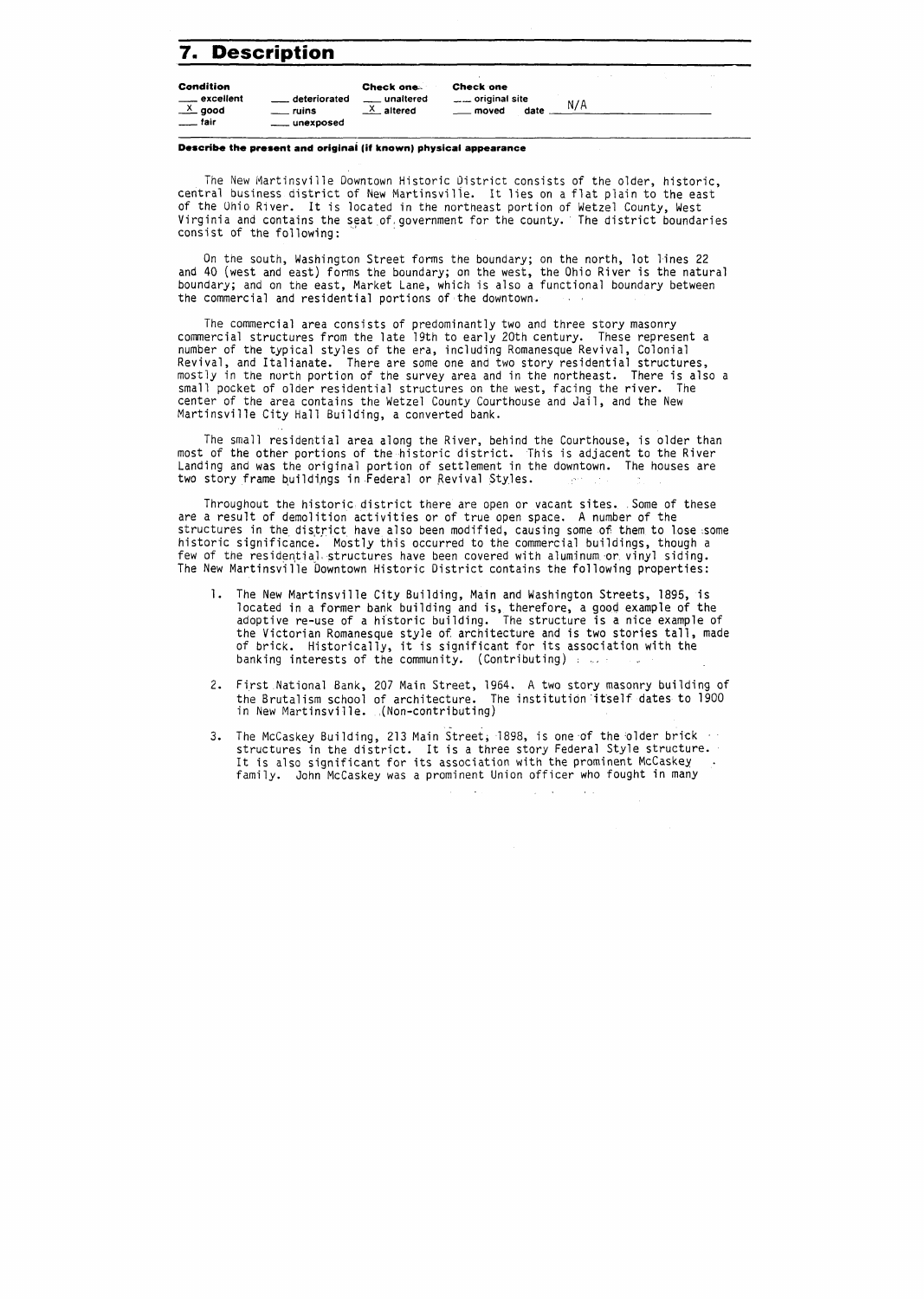## **National Register of Historic Places Inventory-Nomination Form**

New Martinsville Downtown **Continuation sheet** Historic District Demission **Item number** 7 Page 2



important engagements in the Eastern Theater and was present in the McLean House at Appomattox as witness to General Lee's surrender on April 9, 1865. He later served several terms as a justice of the peace and as mayor of the city. His son, Ambrose McCaskey, was a prominent state engineer, head of Marshall University's Engineering Department. (Contributing)

- 4. The Court Restaurant, 215 Main Street, c. 1905. A two story masonry commercial building in the Colonial Revival style; it is divided into three recessed panels by brick pilasters. There is interesting corbeling in the panels, and the pilasters have corbeled capitols. There is a bracketed metal cornice with two arched pediments with garlands. There are ball finials on the cornice. "The Court" is a prominent local landmark, which has been the focal point of much of New Martinsville's social history. It as visited in the 1920's by heavyweight boxing immortal Jack Dempsey, which s attested to by a large portrait of the champion. The walls also contain ne photographs of many west Virginia governors, senators, and other<br>otables who have visited here, and one room is kept as a shrine and *milton Dinger in*<br>epository of memorabalia associated with an early Wetzel County avi
- 5. Commercial Building, 221 Main Street, 1920, a two story masonry commercial building with three windows on the second level, the center of which is archea. (Contributing)
- 6. Loenr Building, 225 Main Street, c. 1920. A two story older commerical building that has been rendered non-contributing by a complete (1977) remodeling of vinyl. (Non-contributing)
- 7. Miner's Department Store, 221 Main Street, 1908. A two story blond brick commercial structure, in the Chicago style, with large second story windows with stone jack arches above. Metal paneled cornice with brackets ana dentils are along the roof line, while there is a first story dentilated cornice. The building was a clothing store from 1911 until 1966, and has been owned by the prominent Shiben, Robinson, and Winer families. The second floor presently houses law offices. (Contributing)
- 8. Ober Building, 233 Main Street, c. 1901. A two story, four bay brick commercial structure. Windows are 1/1 with stone jack arches and raised keystones. There is a paneled pressed metal cornice with dentils and brick corbeled brackets on the second story. The storefront has been somewhat altered. (Contributing)
- 9. Fitzwater-Frazee Building, 241 Main Street, c. 1911. This is a three story commercial building with four bays and 1/1 windows. There is a pressed metal cornice and first floor cornice. The pilasters separating the bays have stone capitols. This building originally housed the Fitzwater Hardware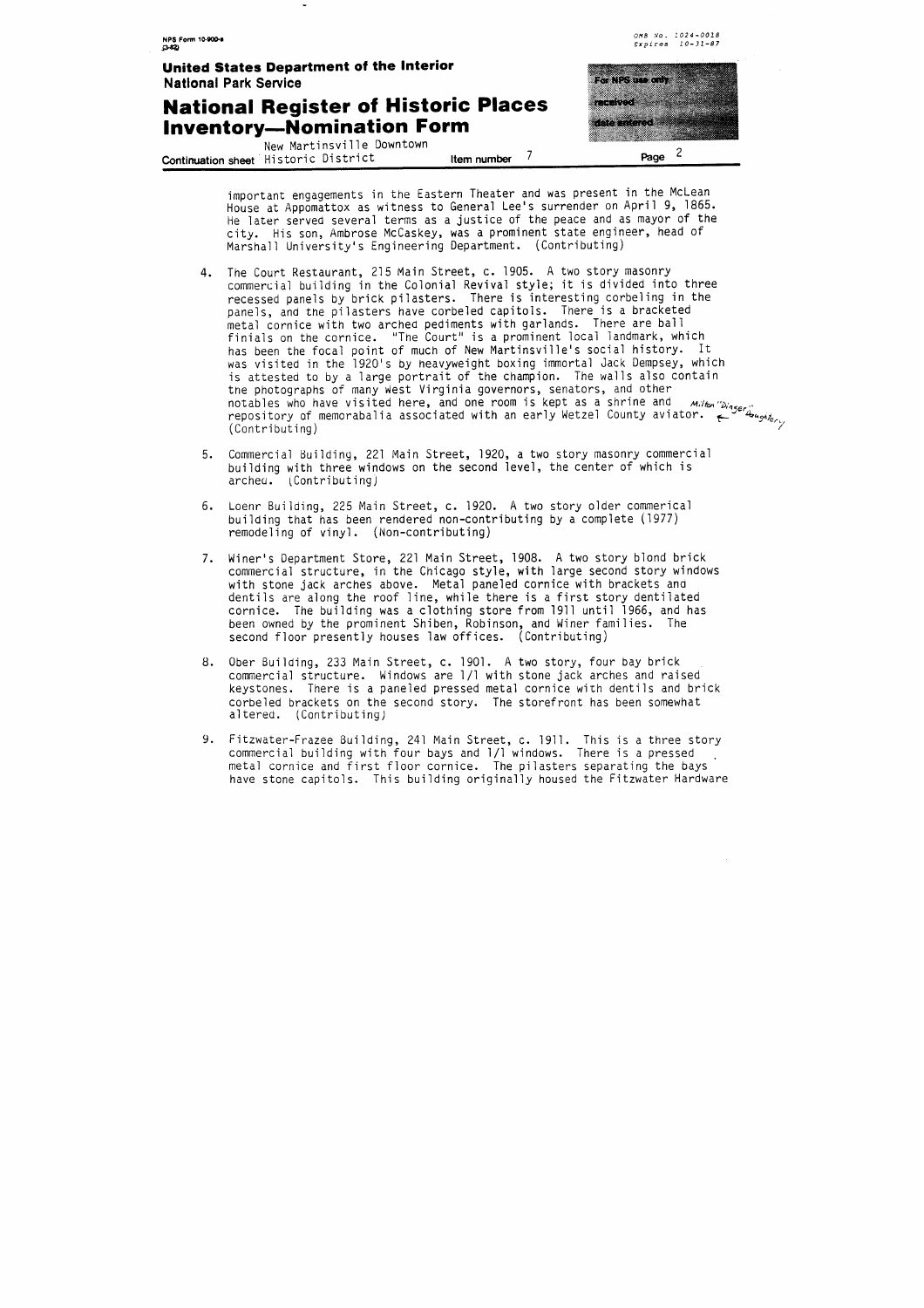## **National Register of Historic Places Inventory-Nomination Form**

**OHB ,YO. 1024-0018 Expires 10-31-87** 

New Martinsville Downtown **Continuation sheet** Historic District **Item number** 7 **Page** <sup>3</sup>



and Furniture Store, ana also served as the Thompson & Muhleman Funeral Parlor. The inquest for the Cox-Lowther Duel, a famous local historical incident, was hela here. (Contributing)

- $10.$ Kuttenberg's Building, 247 Main Street, c. 1904. A three story brick commercial building with 1/1 windows with round headed arches on the third floor. Romanesque in style, it has a stepped parapet on the roofline that is pawled. The facade is divided into sections with corbeled brackets at the top of each. Restricted stone pilasters with decorative capitols separate the first floor bay. (Contributing)
- 11. Doolin Federal Savings & Loan, 251 Main Street, 1956. Two story commercial building of modern design. (Non-contributing)
- 12. Shiben Building-Davis Jewelers, 255 Main Street, 1923, a two story commercial structure with modillioned cornice and parapet with swaled ends at the roof line. The windows are novelty 3/1 and have stone above and below. Original ly a meat market (Beck & Ench), it now houses Davis Jewelers. (Contributing)
- 13. Shiben Brothers Building, 257 Main Street, 1936. This is a three story blond brick commercial building with paired 111 windows and paired pilasters. There is a simple stone medallion in the top of the building. It was constructed by the Shiben Brothers, one of the city's most prominent business families. (Contributing)
- 14. McCrory's, 269 Main Street, c. 1905. A four story Romanesque rusticated ashlar stone commercial building. There are smooth stone pilasters with simple stone capitols on the front facade, and a bracketed cornice. The windows, 111, have smooth stone jack arches with keystones. (Contributing)
- The Masonic Temple, 301 Main Street, 1913. Home of the Wetzel Lodge #39 of  $15.$ the Masonic Order, this is a three story Romanesque Revival brick structure, five bays wide. It was designed by architect James P. Chaplin of Wheeling. The front facade is divided into three units with an entrance in the central bay. Third story has arched windows with stone surrounds, while second floor windows are flat heaaed with stone lentils. There is a large overhanging cornice. This location was previously known as "Burnt Corner". The Cox-Lowther Duel took place here. (Contributing)
- Haught's Furniture Building, 307 Main Street, c. 1960. Also known locally  $16.$ as "Bill Witschey's Building", this is a two story brick clad commercial structure of relatively modern construction. (Non-contributing)
- 17. Department of Human Services Headquarters, 309 Main Street, c. 1960. Two' story modern building. (Non-contributing)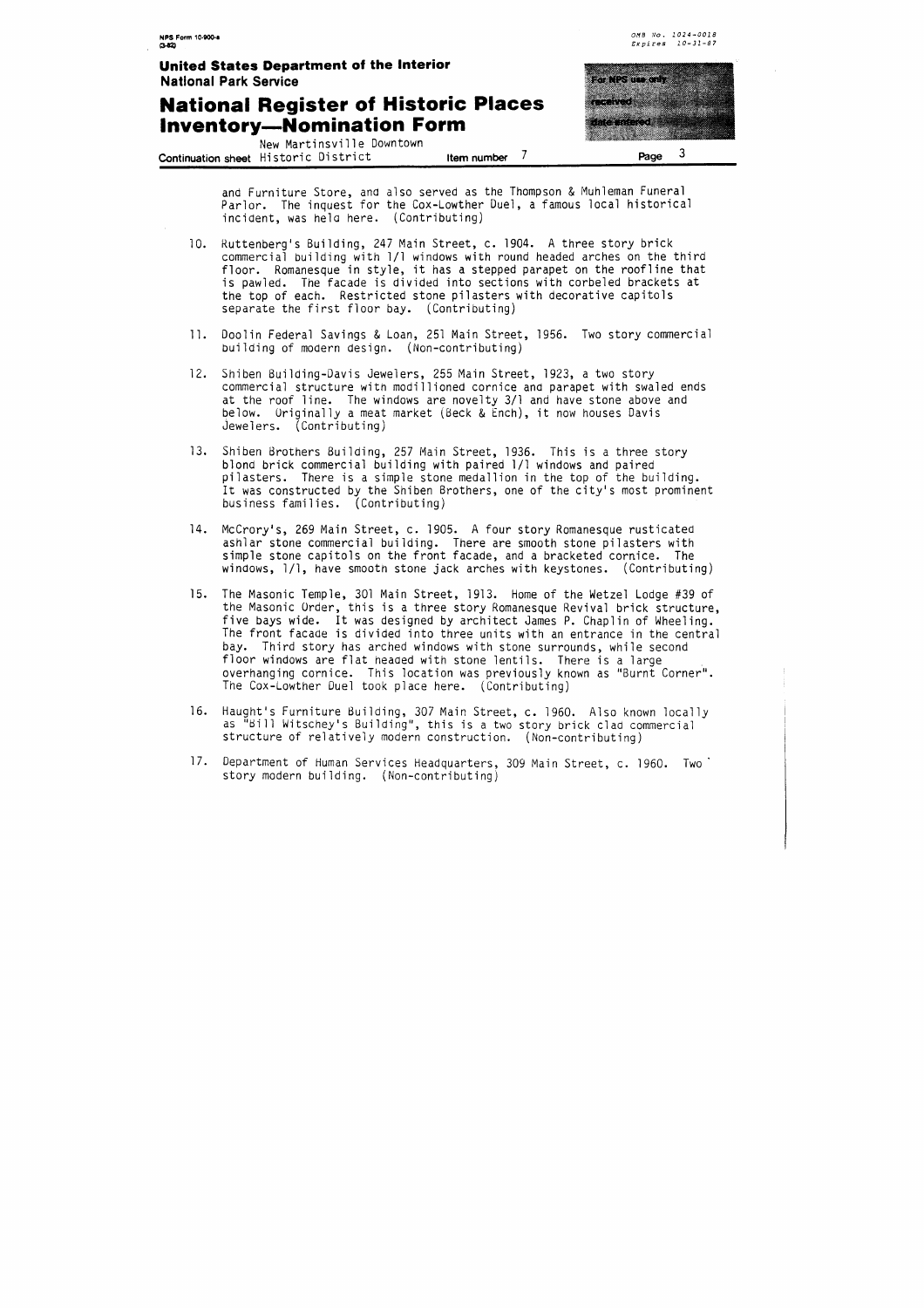#### **National Register of Historic Places inventory-Nomination Form**

New Martinsville Downtown **Continuation sheet** Historic District **Item number** <sup>7</sup>



**ONE .YO. 1024-0013 Expires i0-31-87** 

- 18. Vocational Rehabilitation Building, 311 Main Street, c. 1960. Two story modern flat roof masonry building. (Non-contributing)
- 19. Alexander-Pyles Building, 317 Main Street, 1906. A three story, four bay blond brick structure. There are corbeled brackets at the roof line. The pilasters that separate the bays are topped with decorative Moorish caps. This building, which is Komanesque in style, was built by W. J. Alexander, a very prominent early businessman, and was later owned by civic leader James **W.** Pyles, Wetzel County's delegate to the West Virginia Legislature in 1937-39. (Contributing)
- 20. Harman's Drug Store, 329 Main Street, c. 1903, a three story, seven bay blond brick Moorish Revival commercial building. It is divided into pairs of bays with a central bay. In the center there are two panels on the second floor and a recessed balcony with arches that have wrought-iron tympanum and balustrades. There are corbeled brick brackets between the second floor and third floors and on the third floor. There is a small rear warehouse dependency that also contributes. (Contributing)
- 21. Residence, 326 Main Street, 1920, an American Four Square, two story residence with central hipped dormer, full front porch and hipped roof. (Contributing)
- 22. Myers Studio of Pnotography, 310 Main Street, c. 1880, a two story front gable building, a converted residence, with full front porch. Vernacular in design. Windows are 2/2. Five bays deep. (Contributing).
- 23. Theater/Palmer's Drug Store, 306 Main Street, 1911. A two story molded block building with stucco front facade and central arched leaded glass windows on the second floor. The first floor has cream and black carara glass in a Moderne stepped pattern and a metal awning. Art Nouveau in design, the building was originally a theater. (Contributing)
- 24. Wetzel Valley Agencies Building, 300 Main Street, c. 1970. Located on the original (1900) site of the First National Bank, this is a one story modern structure. (Non-contributing)
- 25. Whorton & Ellis Funeral Home Site-Norris Tires, 270 Main Street, a 1963 Exxon Service Station, tire sales one story surrounding a molded block two story commercial building that was originally a funeral home. (Non-contributing)
- 26. Beck Market-Bee Electric, 248 Main Street, c. 1890, a two story frame building of Italianate design, with German siding on the second level and vinyl on the front. The windows on the second floor have shouldered surrounds and Italianate hoods. The roof is hipped. This was originally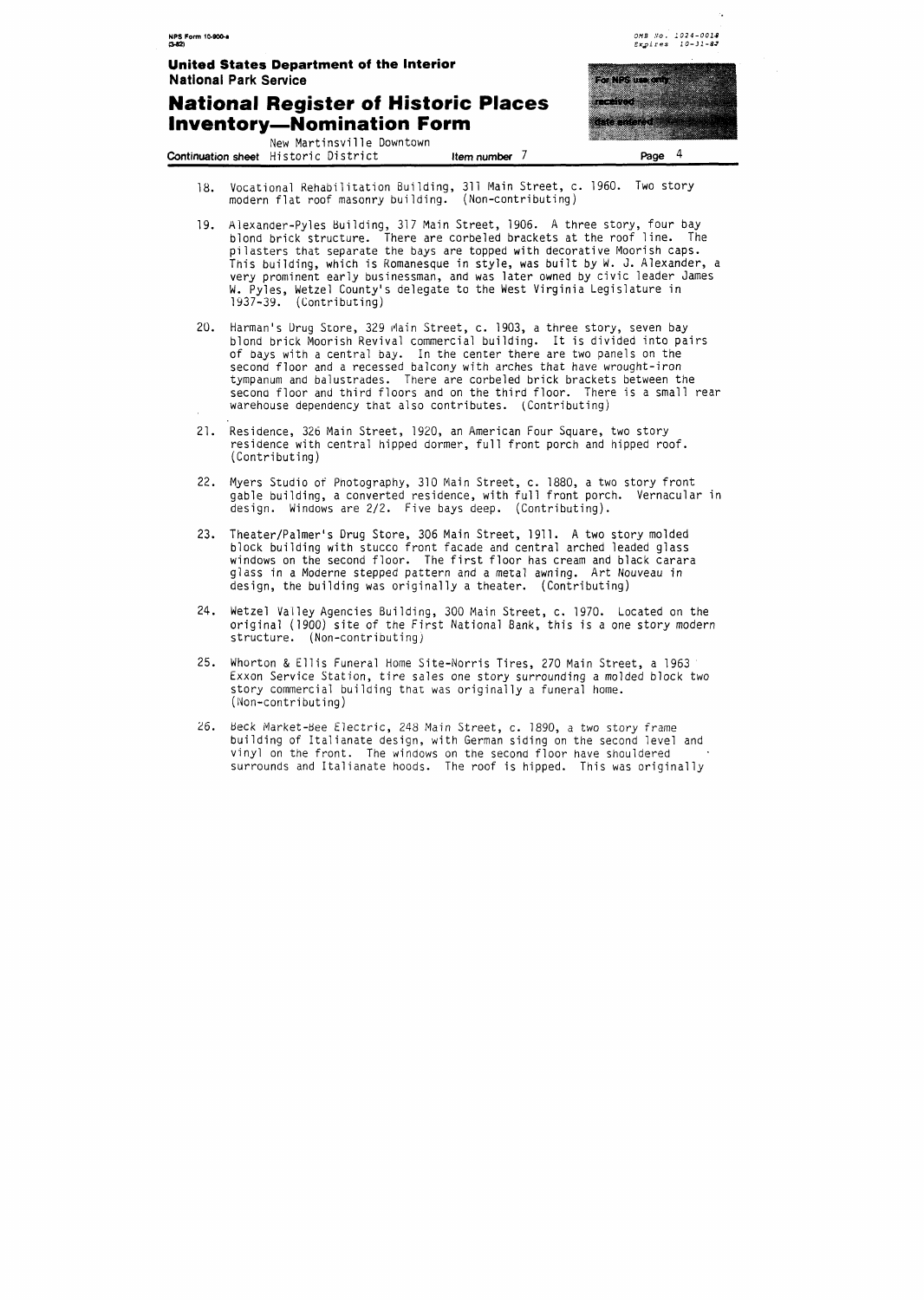#### **National Register of Historic Inventory-Nomination Form**

New Martinsville Downtown **Continuation sheet** Historic District **Item number 7 Page 5** 



**oHB No. 1024-0018** 

the Beck Meat Market. It is not felt that the first floor vinyling is enough to destory its integrity, it is, therefore, (Contributing).

- 27. Lincoln Theatre, 242 Main Street, 1920. A two story Classical Revival theater building with corbeled brackets and brick pilesters. The entrances are recessed in the central four bays. A wide cornice and plain frieze separate the first floor. The windows have wood shutters. One of the city's most important landmarks. The theater was opened in 1920 and the first film shown was "Fair and Warmer", a silent film with Mae Allison. In 1926 Gloria Swanson and company came to New Martinsville by special train to make a film for Paramount entitled "Stage Struck". The World Premiere of "Stage Struck" was at the Lincoln Theatre and this gala affair was attended by Miss Swanson, the Marquis de la Coudraye, and West Virginia Governor Howara M. Gore (1925-29). The "Jazz Singer" played here in 1927, the beginning of "the talkies". The theater operated until 1967. It was taken over by the city in 1983 and now operates as a community theater. (Contributing)
- 28. United States Post Office, Main Street, 1931. Built on the former site of the city park and bandstand, the post office is a one story masonry Colonial Revival government builaing, constructed in 1931 under the control of supervising architect James A. Wetmere. It has a central entrance portico with a pediment upheld by columns. Windows have stone pedimented hoods. The roof is a recessed mansard with arched dormers. (Contributing)
- 29. Wetzel County Sheriff's residence, 220 Main Street, 1897-1901. A two and a half story stone and masonry structure built adjacent to the county courthouse to serve as the official residence of the county sheriff. It has a front gable, full porch, and high corbeled chimney. It is said to have been constructed during the administration of Sheriff J. A. Pyles (1897-1901) and that he was its first occupant. (Contributing)
- $30.$ Wetzel County Courthouse, Main and Washington Streets, 1902. The city, indeed, the county's, most significant architectural landmark. The county courthouse was constructed between 1900 and 1902 at a cost of \$100,000, replacing the earlier (1852) courthouse on the same site. It was designed by W. E. Chamberlain & Co. The Courthouse is a two story rusticated stone structure with corner towers and a tall, stately central bell clock tower. The roofs of the towers are steeply pitched hipped roofs with red clay tile, which is also on the main roof. The clock tower has an open bell section and corbeled turrets. there are modillions with carved decorations over each tower window. there is a frieze panel with diagonal dogtooth detailing. The entrance bay, with a store balustrade, projects outward and the first floor is raised above ground level. There are flanking bays on the entrance with pedimented tops. The second floor windows are round headed with carved tympanae. The towers of the courthouse soar above the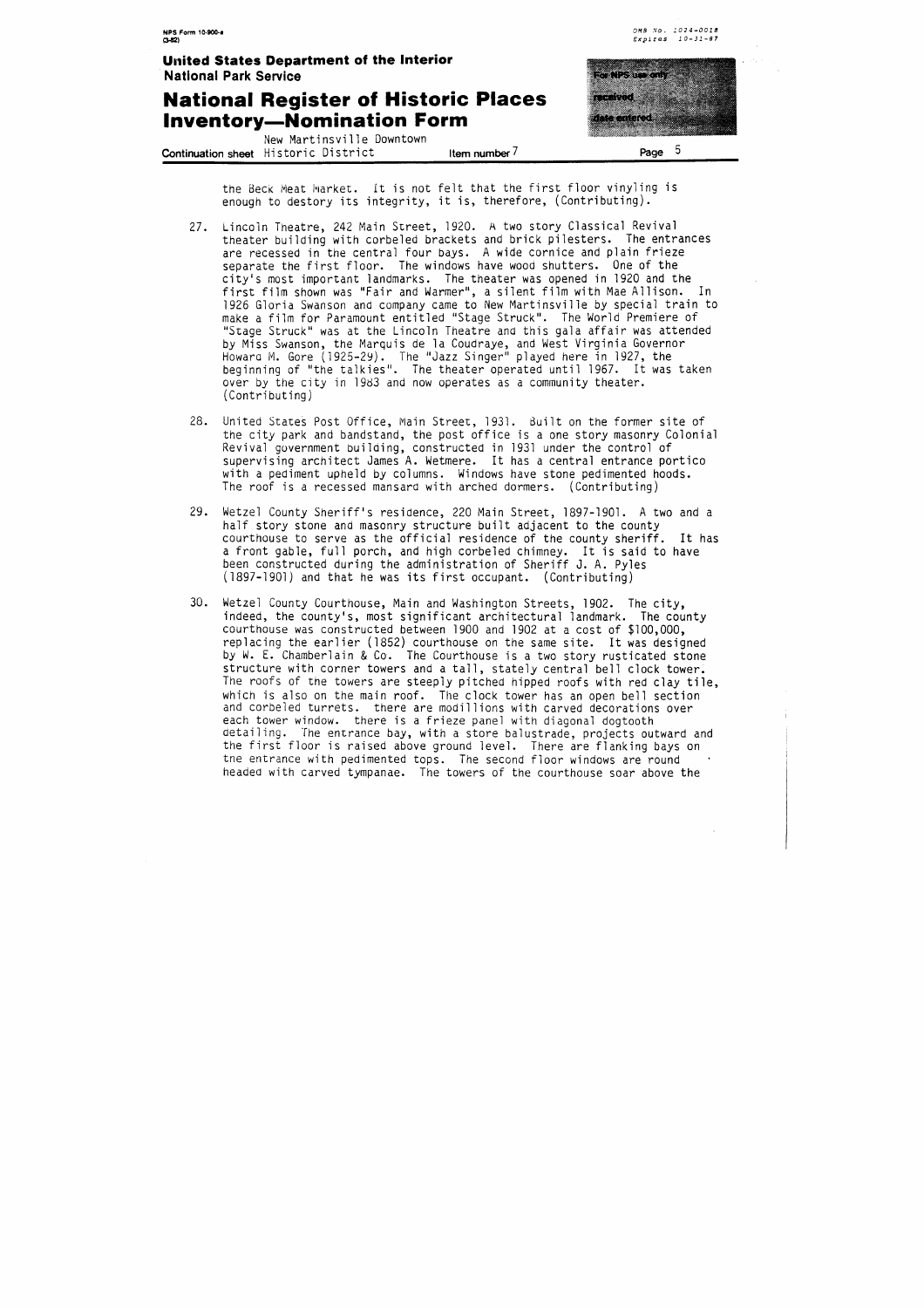#### **National Register of Historic Places Inventory-Nomination Form** .

New Martinsville Downtown **Continuation sheet** Historic District **Item number 7 Page 6** 

![](_page_6_Picture_4.jpeg)

**OMB .Yo. 1024-0018**  *Explres* **10-31-87** 

city and are visible for many miles up and down the Ohio River. A life-size statue of 18th century frontiersman Levi Morgan stands atop a high granite shaft on the front lawn of the Wetzel County Courthouse. (Contributing)

- Residence, 221 Monroe Alley, c. 1860, the first of a row of older residences  $31.$ that face tne Ohio Kiver, running immediately north of the historic Wharf area. This frame building is a two and a half story vernacular interpretation of the Greek Revival and is one of the city's oldest extant buildings. It is five bays wide and has a full front porch. (Contributing)
- 32. Residence, 225 Monroe Alley, c. 1870, a two story frame residence with a hip roof. Done in clapboard siding in the Shingle style, its most prominent features are a rectangular tower on the second floor level and a projecting pseudo-gable on the front elevation. Full one story front porch with pindle balustrade at the roof line. (Contributing).
- $33.$ Residence, 229 Monroe Alley, c. 1890, a Queen Anne style masonry residence of two and a half stories, with a rounded Queen Anne tower, or turret at the south front elevation. Paired squared columns uphold the full front porch. (Contributing)
- 34. Residence, 233 Monroe Alley, c. 1900, a classic American Four Square, early for the style, with a hip roof, projecting pseudo-gable, and full front porch, over a raised basement. (Contributing)
- 35. Residence, 233a Monroe Alley, c. 1950, a relatively recent one story vinyl-sided front gable residential structure. (Non-contributing)
- Residence, 239 Monroe Alley, 1910, Shingle style two story clapboard  $36.$ rectangular residence, three bays across, with pseudo-gable peak over central bay. Full front porch with dentilated cornice. Raised basement. (Contributing)
- 37. RMS House, 245 Monroe Alley, c. 1970, one story rectangular metal-clad residential building of recent construction. (Non-contributing)
- 38. Residence, 265 Monroe Alley, c. 1880. Greek Revival gable roof residence with central chimney. Clothed in early 1930's asbestos siding, it none-the-less retains enough of its original features to be considered (Contributing).
- $39.$ The Wharf, end of Washington Street at the Ohio River, 1840. This may be the most historically significant site in New Martinsville. It is, of course, associated with the river transportation, economic as well as social and political development, and was, until after the coming of railroads, the focal point of nearly all significant activity in the city. It is a sloped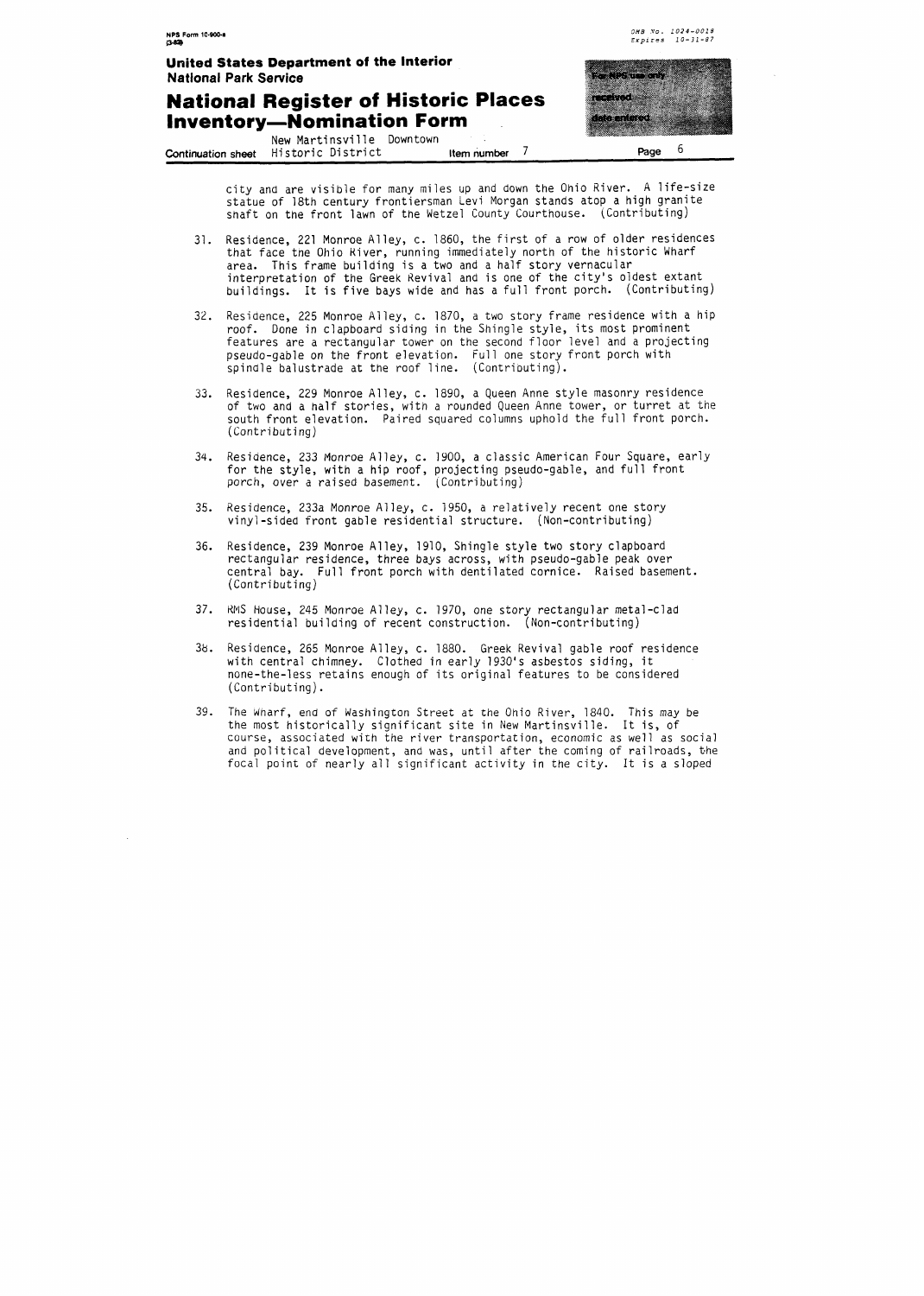surface area paved with small cobblestones, and the sides of the Wharf are flanked by ashlar stone retaining walls. Hotels once stood around it, and, of course, the county seat, or courthouse, has stood at its upper end since

The New Martinsville Downtown Historic District contains:

| Contributing Sites | -29 |
|--------------------|-----|
| Non-contributing   | 10  |
| Total Resources    | 39  |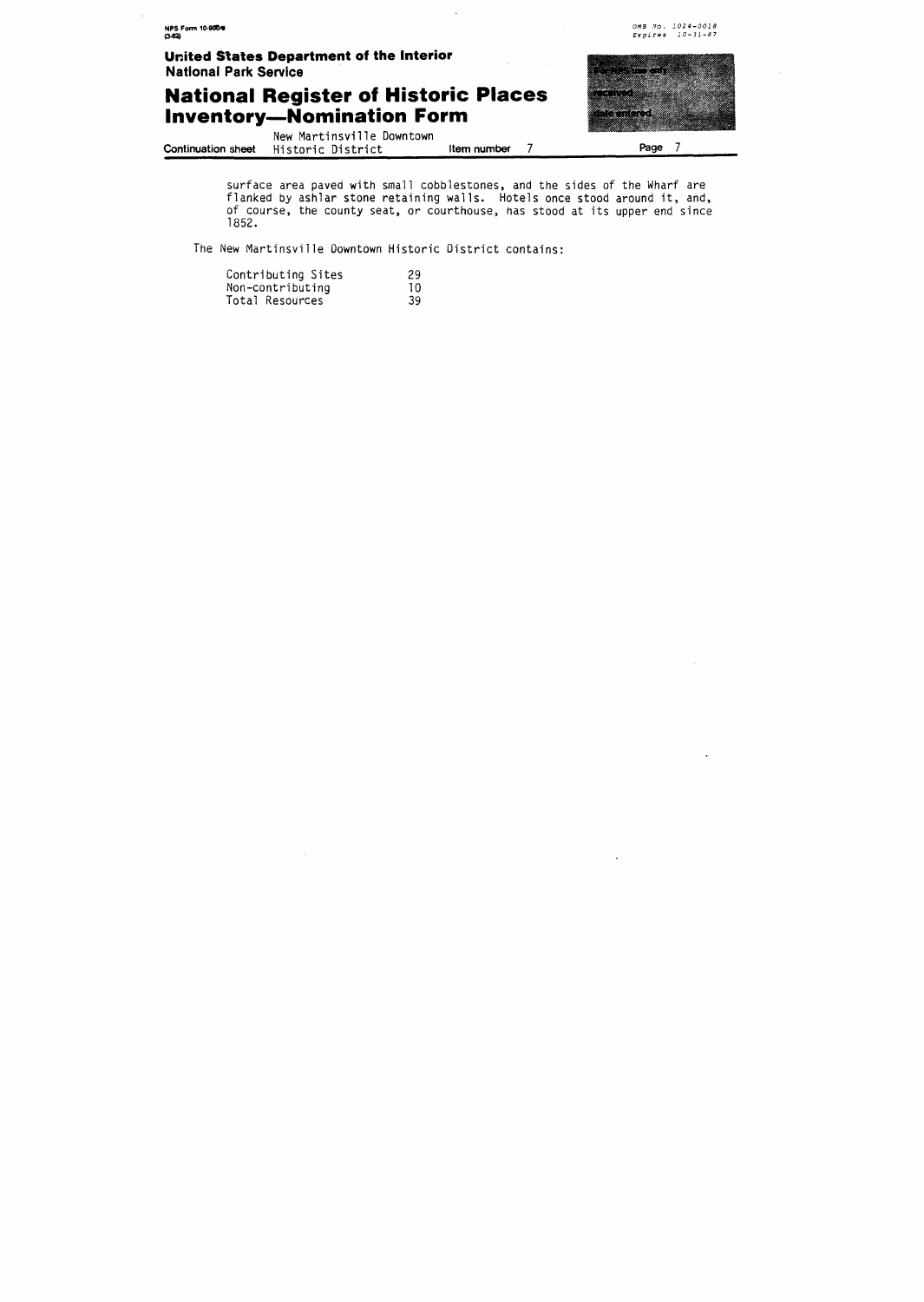## **8. Significance**

| Period<br>__ prehistoric<br>$-1400 - 1499$<br>$-1500 - 1599$<br>$- 1600 - 1699$<br>$-1700 - 1799$<br>$X_1800 - 1899$ | Areas of Significance-Check and justify below<br>archeology-prehistoric [11] community planning<br>____ agriculture<br>$X$ architecture<br>$---$ art<br>$X_{\text{c}}$ commerce<br>$\sim$ communications | <b>Example 20 Conservation</b><br>$Xm$ economics<br>$\frac{1}{2}$ education<br>$\mathbb{Z}$ engineering<br>$\frac{1}{2}$ industry<br>$\frac{1}{2}$ invention | $\sim$ law<br>$\Gamma$ <sub><math>\sim</math></sub> literature<br><u>_</u> ___ military<br>$\overline{\phantom{a}}$ music<br>$X$ politics/government | <u>_</u> ___ science<br>____ sculpture<br>$\rule{1em}{0.15mm}$ social/<br>humanitarian<br><u>__</u> theater<br>____ transportation<br>$\equiv$ other (specify) |
|----------------------------------------------------------------------------------------------------------------------|----------------------------------------------------------------------------------------------------------------------------------------------------------------------------------------------------------|--------------------------------------------------------------------------------------------------------------------------------------------------------------|------------------------------------------------------------------------------------------------------------------------------------------------------|----------------------------------------------------------------------------------------------------------------------------------------------------------------|
| <b>Specific dates</b> $1880 - 1937$                                                                                  |                                                                                                                                                                                                          | Builder/ArchitectW. E. Chamberlain, James P. Chaplin,                                                                                                        |                                                                                                                                                      |                                                                                                                                                                |

**Statement of Significance (in one paragraph)** James A. Wetmere, et. al.

The New Martinsville Downtown Historic District is significant as the focal point of the economic, social, and political development of the city of New Martinsville, an important Ohio River port community and the seat of government of Wetzel County, West Virginia since its inception. It is also significant for containing the highest concentration of intact historic architectural styles in the city, all of which relate to its continuing role as an economic and political center. The district meets National Register Criteria A, **6,** and C.

#### Explanatory and Historical Notes

New Martinsville, the county seat and principal municipality of Wetzel County, West Virginia, came into being around 1780, when the area was a wilderness and part of Ohio County on the Virginia frontier. The first settler was Edward Doolin, who settled at what is now New Martinsville during the American Revolution and patented 800 acres of land on what is now New Martinsville. Doolin's tenure of the land was not to last long, as he was killed by Indians on September 20, 1782, at approximately the same time as famed General George Kogers Clark fought a small skirmish with Indians near what is now New Martinsville. Doolin's family retained ownership of the land, however, and kept it until 1810, when it was sold to Presley Martin, who later laid out the town and also served as the first clerk of Wetzel County's court decades later. Presley Martin built a house at the mouth of Big Fishing Creek in 1813 and this homestead served as the first real settlement at New Martinsville.

In 1818 the area became part of the newly created Tyler County, Virginia. In 1837-38 Presley Martin took the monumental step of actually laying out streets for a town, naming them, and applying to the Virginia Assembly in Richmond for an act to officially establish the community. The Assembly so acted and passed, on March 28, 1838, a law establishing the town of "Martinsville". By the decade's turn (1840) there were approximately 100 persons living in Martinsville. The boundaries of the town were enlarged by another act of the Virginia Assembly in 1848, which also provided for the selection of trustees for the community, which had, two years earlier, become the seat of the new county of Wetzel.

Wetzel County was formed on April 6, 1846 in the home of Sampson Thistle, which stood at the corner of 'Jefferson and Main Streets. Ground for the courthouse was donated by Thistle and Presley Martin in 1848. About this time the name of the community was changed to New Martinsville to avoid postal confusion with Martinsville, Virginia, in the Allegheny Mountains of what is now western Virginia. The first Wetzel County Courthouse, on the same site as the present one, was completed in 1852. Both the Methodist and the Presbyterian churches constructed edifaces in th 1850's, and the same decade saw the founding of the first school in New Martinsville, the New Martinsville Academy.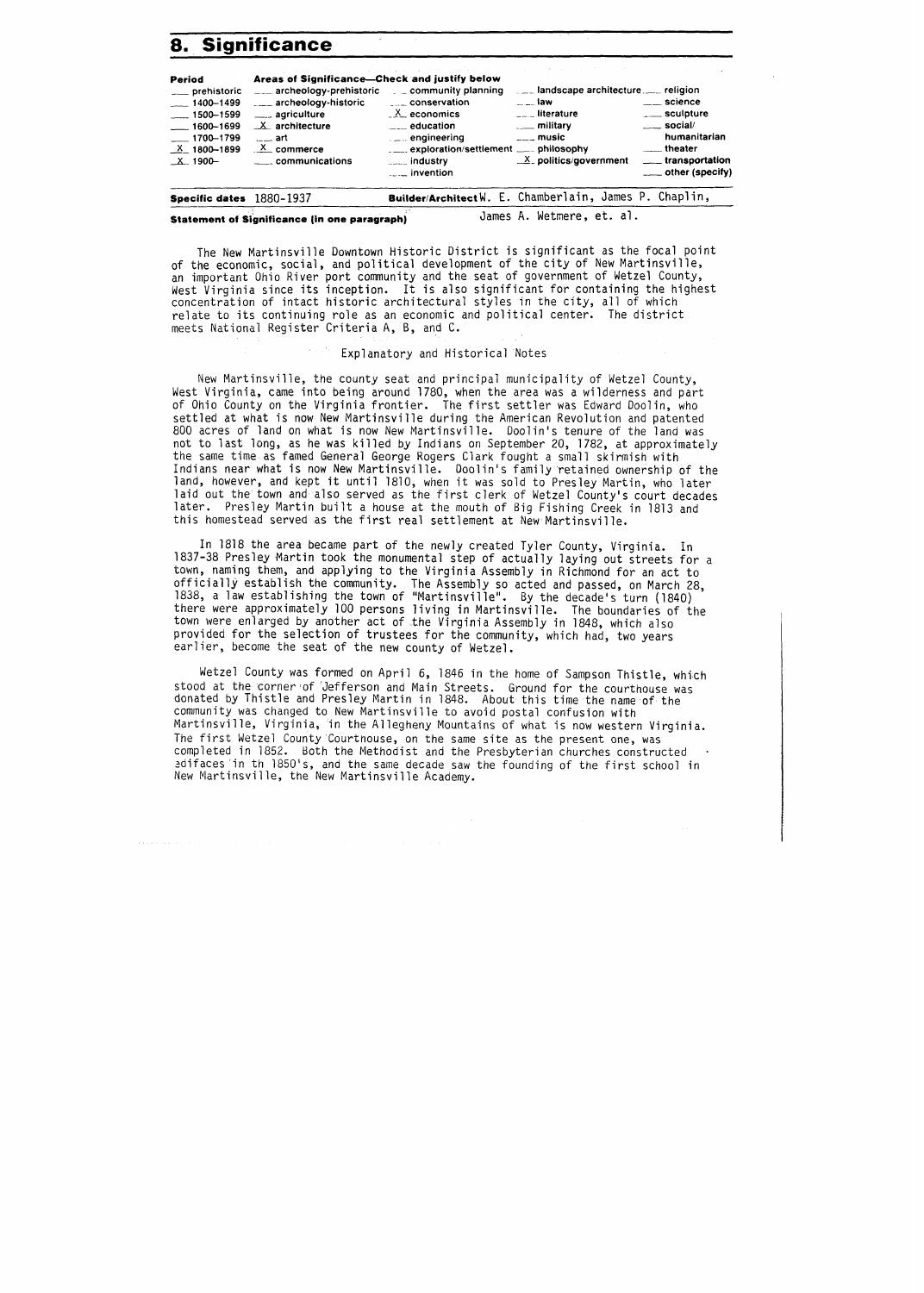#### **National Register of Historic Places Inventory-Nomination Form**

| New Martinsville Downtown                   |             | <u> Tanzania (h. 1888).</u> |
|---------------------------------------------|-------------|-----------------------------|
| <b>Continuation sheet</b> Historic District | Item number | Page                        |

nama menggunak an mara

mar

**OM5 No. 1024-0018**  *Expires* **10-31 -87** 

With the crisis of secession in 1861, Wetzel County was decidedly pro-Unionist in sympathy, although there were, to be sure, many Wetzel Countians who felt the tug of loyalty to ola Virginia and who cast their lot with the Confederacy. However, in the May 1861 election on the question of Virginia's secession from the Union, Wetzel County, with New Martinsville taking the lead, voted strongly against secession and sent delegates to the First and all succeeding Wheeling conventions. Wetzel County overwhelmingly supported the "restored" government of Pierpont at Wheeling and, in 1863, the formation of the new state of West Virginia. S. I. Robinson (later owner of a large flour mill) was Wetzel County's first delegate to the new legislature of West Virginia. With the exception of some isolated skirmishes related to raiding, there was no organized fighting in Wetzel County during the Civil War.

New Martinsville became, in the post-Civil War period, an important river port on the Ohio. The Wharf became a busy place, and hotels sprang up in close proximity to accommodate the ever-growing number of merchants, rivermen, and other businessmen who arrived at New Martinsville. The railroad, in the form of the Ohio River Railroad (previously the Wheeling, Parkersburg and Charleston Railroad Company) reached New<br>Martinsville in 1884. It began at Benwood and terminated at Parkersburg, providing rail passage along the Ohio River. Around 1890 the Baltimore and Ohio Railroad acquired the Ohio Kiver Railroad, adding it as a branch to its already large labyrinth of lines. About the same time, prosperity was manifesting itself in other ways in the New Martinsville community. Charles and W. S. Barrick constructed and installed the first telephone lines in New Martinsville in 1889. This line extended only to Burton, but within the next few years the lines had been built to other Wetzel County communities. This telephone company was first formed as the New Martinsville and Mannington Telephone Company, but was soon incorporated into the Bell Telephone Company and linked up with the national telephone system. This same period also witnessed the foundation of the first newspaper, The Wetzel Independent, established in 1870 under the editorship of Daniel Long. It lasted (as the Labor Vindicator from 1872) until 1876. The following year (1877) saw the first issue of Bell lelephone Company and linked up with the national telephone system. This same<br>period also witnessed the foundation of the first newspaper, <u>The Wetzel Independent</u>,<br>established in 1870 under the editorship of Daniel L as editors.

Manufacturing became an important element in New Martinsville's economic life during the last half of the 19th century. The Pittsburgh Stave Company established a yard at New Martinsville in 1873 and, within a decade, was producing over two million staves; barrels being a very important component of the river trade. H. H. Hardesty's 1883 history records that in that year the town of New Martinsville could boast of :

"Six dry goods stores, seven groceries, two drug stores, four millinery stores, two hardware stores, three butcher shops, three boot and shoe shops, and one merchant tailor, one harness and saddler's shop, two wagon and three blacksmith shops, one sewing machine agency, three real estate agencies, three hotels, two weekly newspapers, three ministers, five practicing physicians, and eight lawyers."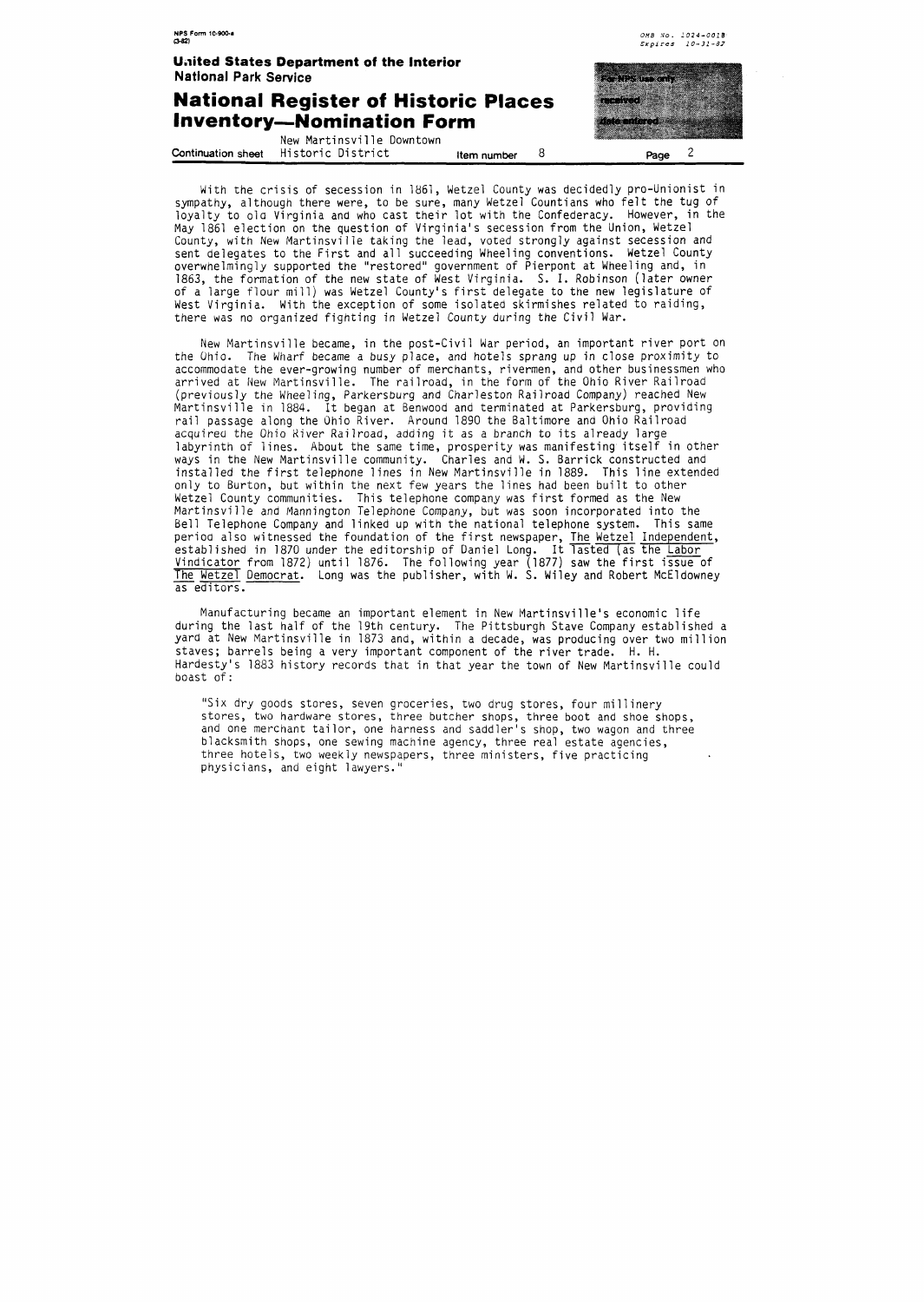![](_page_10_Picture_0.jpeg)

At this time, New Martinsville had a population of between 800 and 1000 souls. The town continued to grow as a county seat, Ohio River transportation port and manufacturing center as the 19th grew into the 20th century. It also took on an ever increasing role as the merchandizing focus for the rest of rural Wetzel County as well as for portions of southern Marshall County and for a small part of eastern Ohio, linked to the town by ferry.

The olaest extant merchantile business in New Martinsville dates from the establishment of the **F.** C. Wells Hardware and Furniture Company in 1892, while the oldest building within the district, the Myers Building, dates to 1880. Other early businesses that flourished into the 20th century were J. R. Loehr & Son merchandizing (1899), the New Martinsville Bank (1897), the Wetzel County Bank (1899; closed 1933), First National Bank (l9OO), and the New Martinsville Glass Company, founded in 1900.

At the turn-of-the-century Wetzel County undertook to construct a monument to its longevity and prosperity by the construction of a new county courthouse in New Martinsville. Two years under construction, the towering Romanesque style structure was completed in 1902 and still stands, a landmark visible for miles down the Ohio River, as a symbol of Wetzel County solidity. A life-size statue of famed frontiersman Levi Morgan, atop a large granite monument, towers above the courthouse lawn and Main Street.

By 1910 the population of New Martinsville had grown to 2,176. The population continued to grow apace until, by 1980, it stood at over 7,000. This, despite the fact that New Martinsville has always been terribly prone to flooding from the Ohio River and has received numerous and, some would say, frequent inundations. The first "great" flood since civilized habitation, occurred in 1852. The last of the really "great" floods occurred in 1937, though there have been lesser inundations since that time. New Martinsvillians have also used the river as a source of entertainment and pagentry, however. The New Martinsville Regatta, first began in 1925, has become an event of national significance, attracting visitors and participants from far and wide, annually putting New Martinsville "on the map", and frequently breaking world speed records for hydroboat racing on a fresh water course. The presentation of The West Virginia Governor's Cup is a part of the Regatta.

As the second half of the 20th century proceeded, New Martinsville continued to grow and prosper. The Viking Glass Company, taking over the functions of New Martinsville Glass, grew to achieve first state-wide, then national recognition for the high quality of its many glass products, including hand-blown art objects. New Martinsville has developed, in this time period, an excellent park system that is the envy of many other larger communities. However, the growth changed direction from the traditional "downtown" or Main Street, and began to develop in a highly concentrated manner along State Koute 2, the major north-south highway route, in an area that had hithertofore been primarily residential. This development has continued apace, bringing new business into the community while leaving the historic "heart" of the community along Main Street. Both county and city government,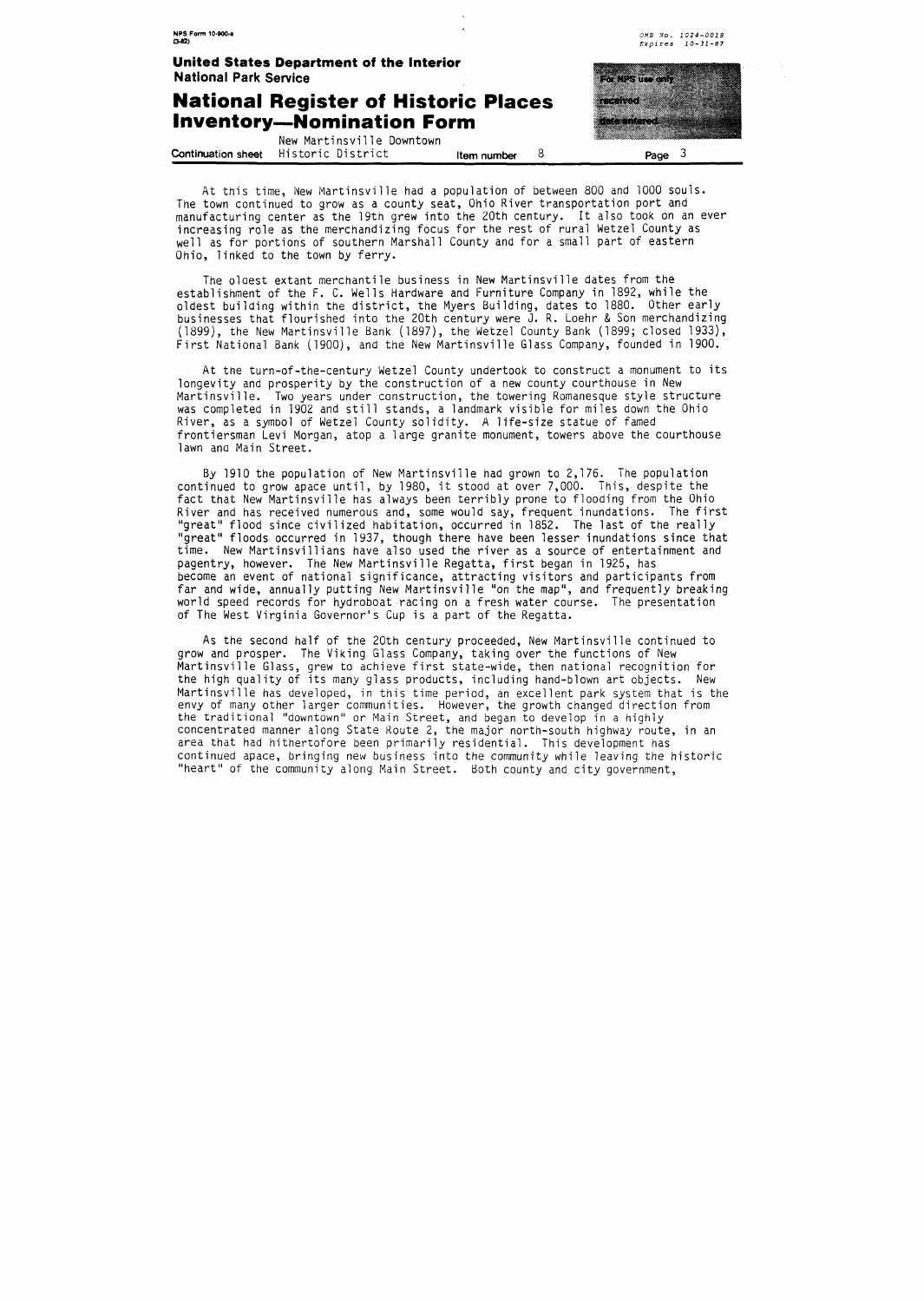## **National Register of Historic Places Inventory-Nomination Form**

<u> Timografia (</u> aanaan waxaa 

New Martinsville Downtown **Continuation sheet** Historic District **Item number** 8 **page** <sup>4</sup>

however, remain in the traditional heart of the community, giving emphasis to the eed to maintain that part of the city which, by its architectural heritage and<br>istoric ambiance, render it especially significant as the focal point of New lartinsville and, indeed, Wetzel County, history.